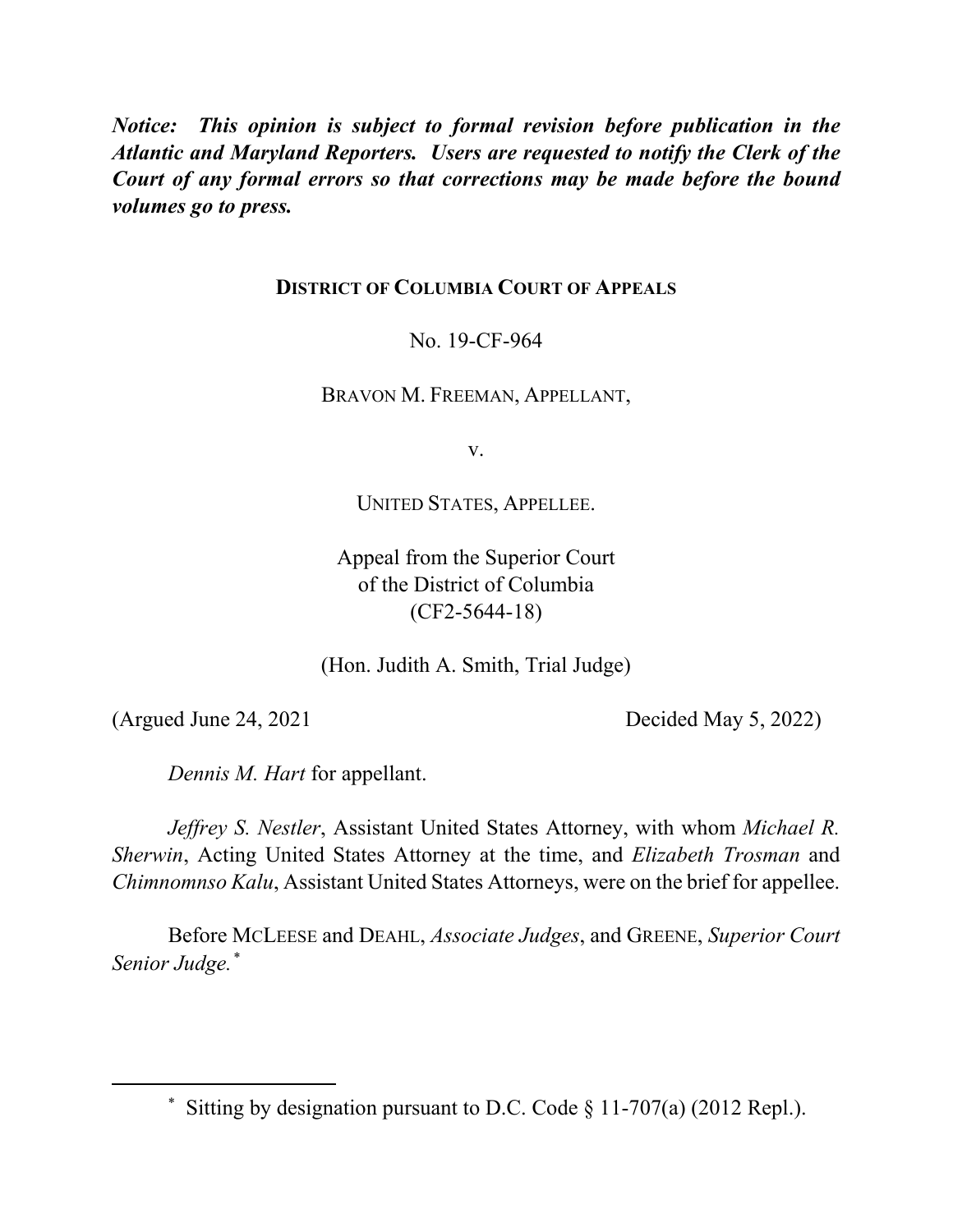GREENE, *Senior Judge*, *Superior Court of the District of Columbia*: Appellant Bravon M. Freeman challenges the trial court's denial of a motion to suppress a handgun and related evidence that Metropolitan Police Officers found during a traffic stop on December 29, 2017. He argues that the officers who conducted the warrantless search did not have reasonable suspicion of a crime and that any evidence found was the result of an illegal search and should have been suppressed. We affirm.

### **I. Background**

Appellant was charged in a six-count indictment with Unlawful Possession of a Firearm, Carrying a Pistol Without a License, Possession of an Unregistered Firearm, Unlawful Possession of Ammunition, Possession of a Large Capacity Ammunition Feeding Device, and Possession of an Open Container of Alcohol, in violation of D.C. Code §§ 22-4503(a)(1) (2021 Supp.), 22-4504(a) (2021 Supp.), 7- 2502.01(a) (2018 Repl.), 7-2506.01(3) (2018 Repl.), 7-2506.01(b) (2018 Repl.), and 25-1001(a)(2) (2021 Supp.).

The charges all arose the night of December 29, 2017, when officers from the Metropolitan Police Department ("MPD") initiated a traffic stop of a vehicle in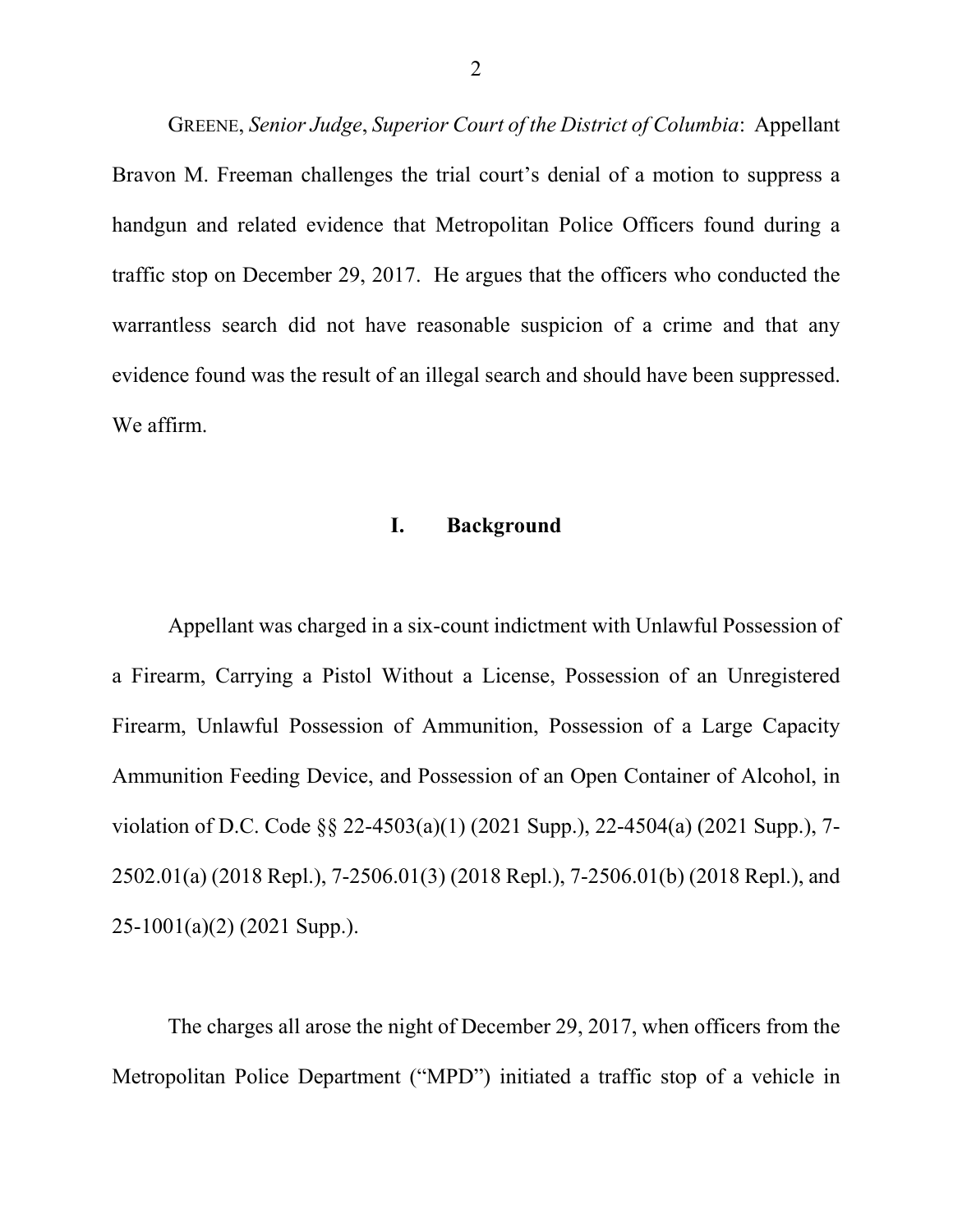which appellant was a passenger. The police searched the car and found open containers of alcohol, drug paraphernalia, and an unlicensed handgun. Appellant was arrested, and subsequently moved to suppress the physical evidence recovered. The Honorable Judith Smith presided over the suppression hearing on February 8, 2019, in which the two police officers involved testified for the government.

## **A. Suppression Hearing**

Officer Luke Mundt testified that on the night of December 29, 2017, he and Officer Nelson Torres were patrolling in Northwest D.C. in a marked scout car as part of MPD's crime suppression unit. Mundt testified that part of their duties with that unit involved traveling to "high crime" areas in order to "suppress the amount of crime that might be going on" and to "attempt to conduct investigations into illegal narcotics, weapons offenses[,] and various other crimes." He said that they were driving in the 600 block of Park Road around 11:00 pm when they saw a darkcolored sedan with tinted windows exit the Park Morton public housing complex<sup>1</sup> and drive in the opposite direction from them.

<sup>&</sup>lt;sup>1</sup> Officer Mundt referred to the complex as the "Park Morton housing projects."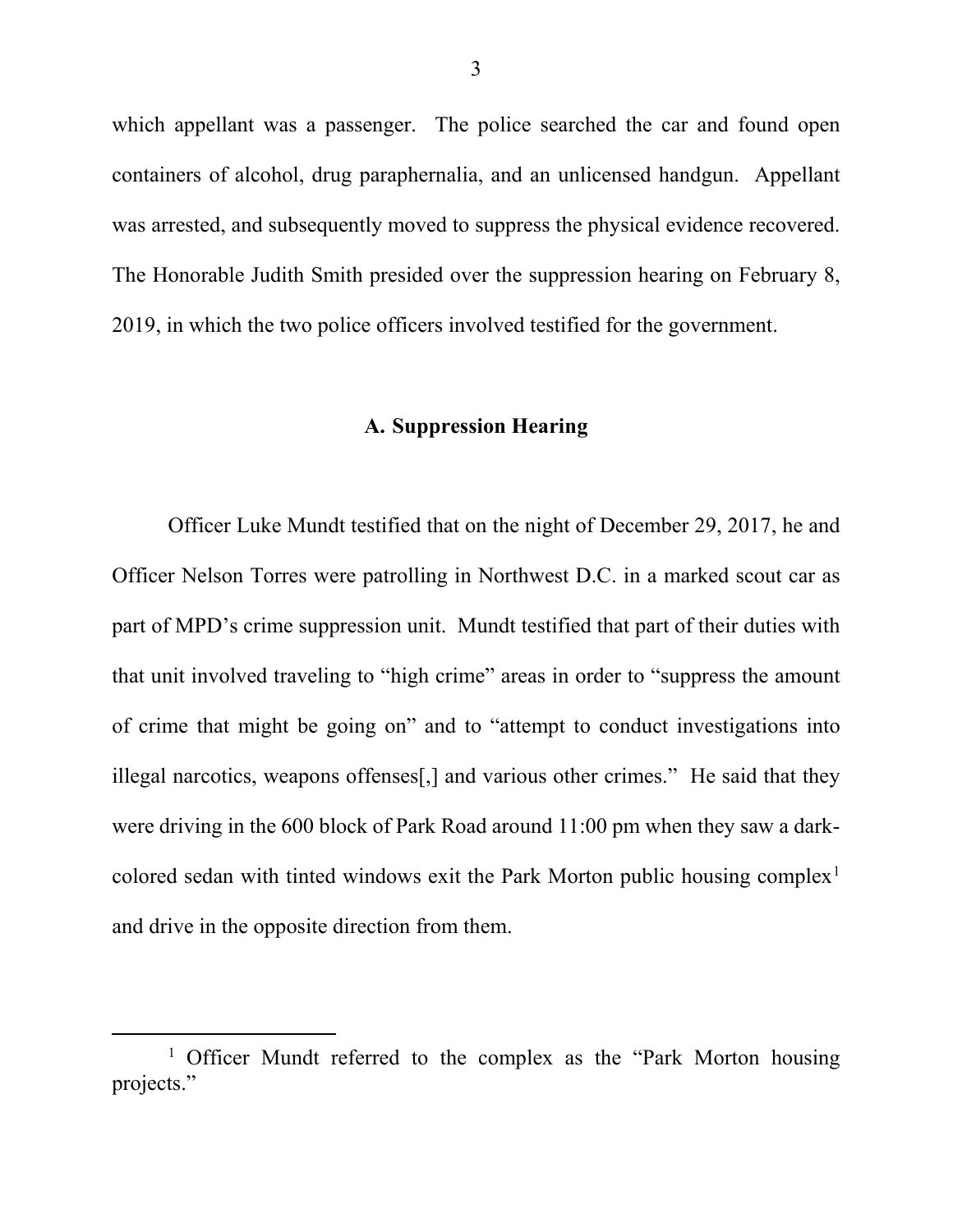Officer Mundt turned his scout car around to follow the sedan, even though he had not observed it involved in any traffic violations.2 During cross-examination, Officer Mundt explained that he followed the sedan because he was "concern[ed] [about] where it exited from." He said that he followed it for approximately one to one-and-a-half minutes. The sedan turned onto North Capitol Street, described by Officer Mundt (at the point he observed the sedan) as a four-lane road, with two lanes traveling north and two lanes traveling south. The sedan was in the far right lane, traveling southbound.Officer Mundt testified that the officers followed in their scout car, and around the 2300 block of North Capitol Street, he saw the sedan "veer" toward the other lane and that both of the vehicle's driver's-side wheels briefly touched, but did not cross, the dashed white paint lines separating the northbound lanes of North Capitol Street. About one block later, Officer Mundt testified, he observed the sedan make the same "swerving motion" again, and that in each of these instances, the sedan failed to engage its turn signal.

After the second "swerving motion," Officer Mundt stated, he initiated a traffic stop because he had just "witnessed two infractions for failure to maintain

<sup>&</sup>lt;sup>2</sup> Officer Mundt testified that the tint on the sedan's front windows "appeared" to be not in compliance" with District tinting laws, but that because he was not "window tint-certified," that was not the reason he initiated the traffic stop.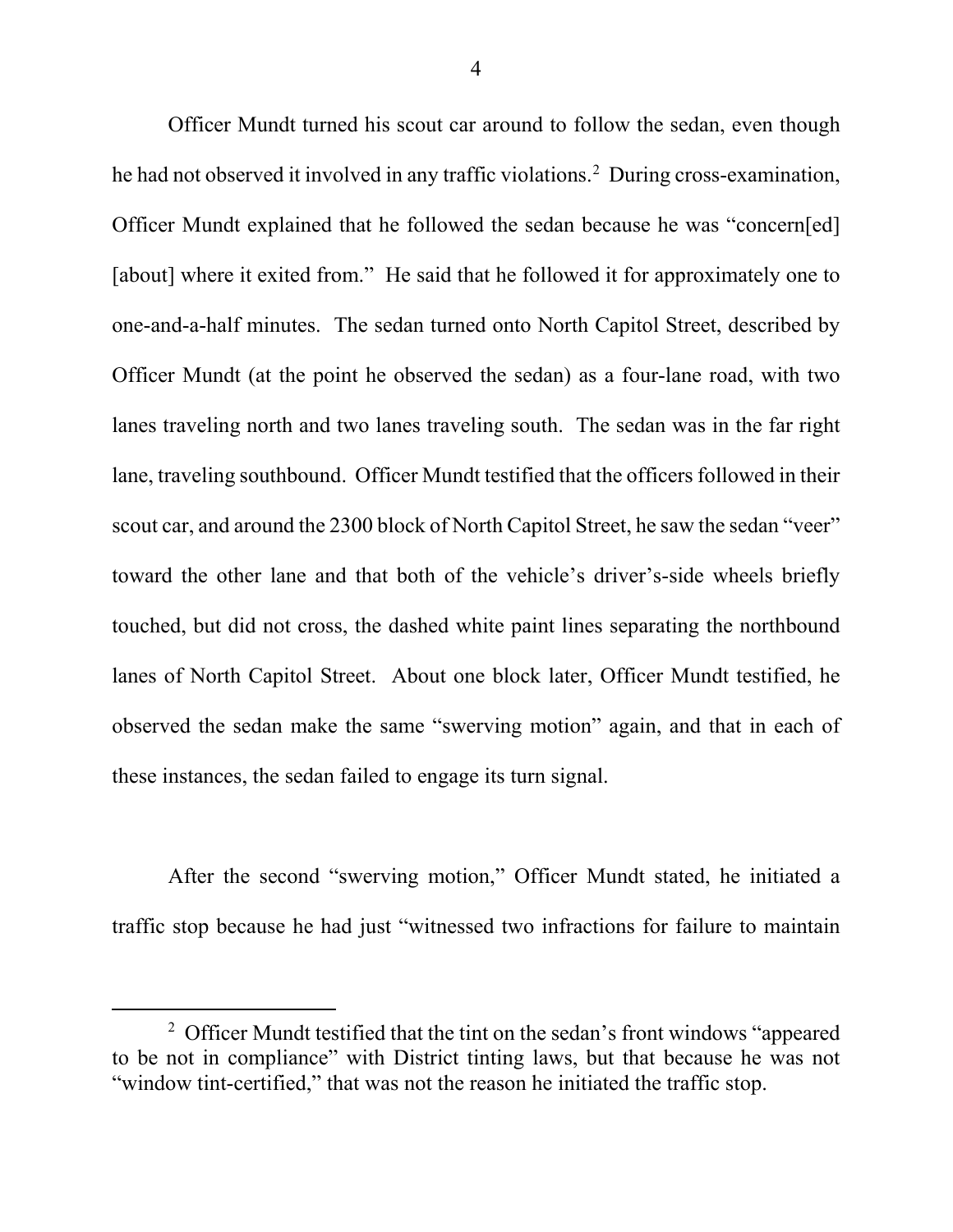lane." He also explained that as a trained field sobriety officer, he "felt that it was imperative that [he] stop the vehicle to investigate" whether the driver was possibly impaired.

Officer Mundt testified that he approached the driver's side of the car, and Officer Torres approached the passenger side, where appellant was seated. Officer Mundt said that the driver<sup>3</sup> of the car "appeared to be nervous." Officer Mundt told the driver that he had pulled the car over for failure to maintain its lane, and asked the driver for his license, vehicle registration, and insurance. The driver responded that he had forgotten his license, but handed Officer Mundt a U.S. passport instead. Officer Mundt testified that he did not see any contraband while he talked to the driver.

Officer Torres testified that as he approached the passenger side of the car, he could smell and see marijuana smoke coming from the front windows. Like Officer Mundt, Officer Torres said that when he first approached the car, he did not see any contraband in plain view. However, Officer Torres did notice an empty cardboard box on the floor by appellant's feet. He recognized the packaging was for the tequila

 $3\text{ The driver of the car pleased guilty to possession of a controlled substance,}$ but as his record is now sealed, we do not identify him here.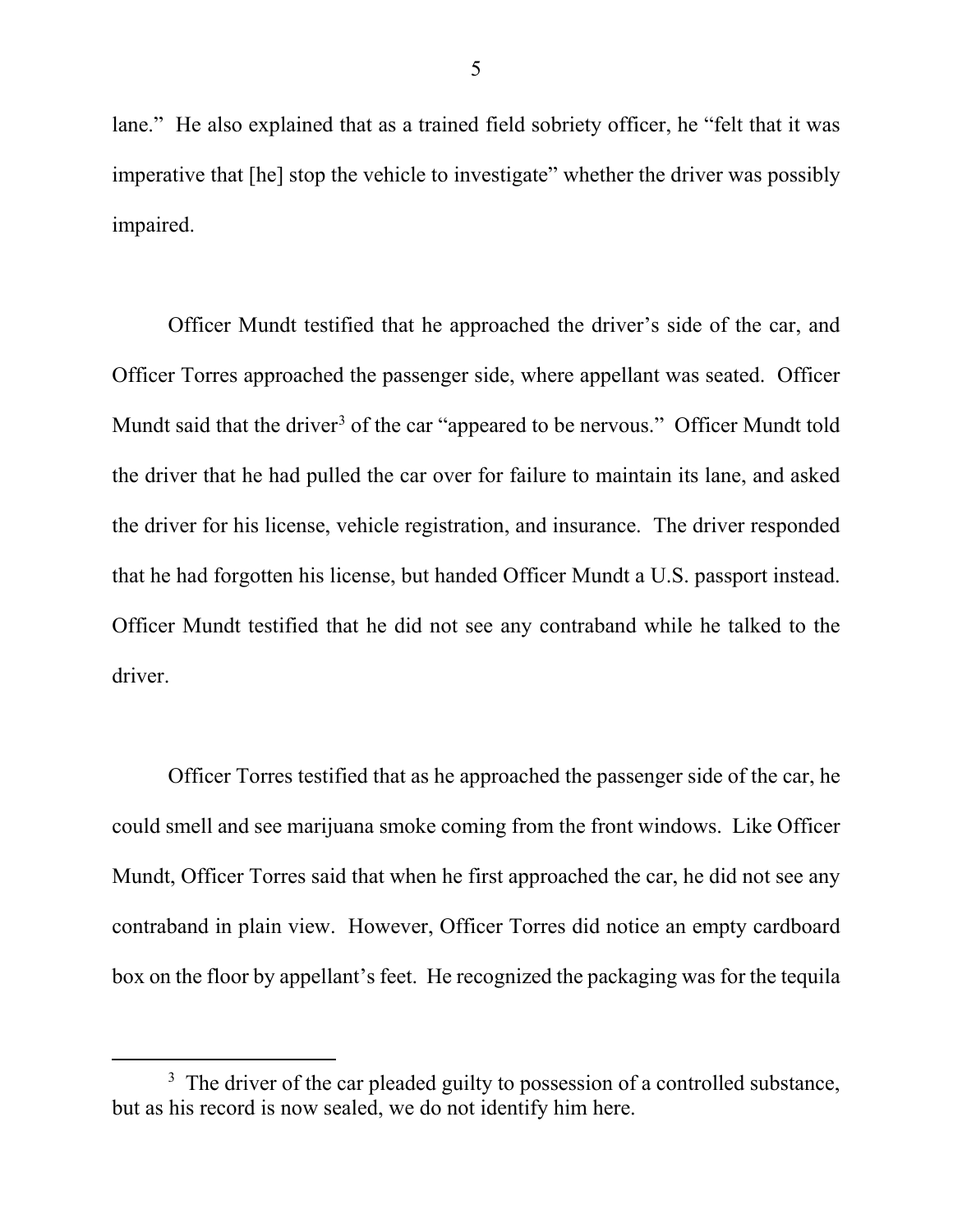brand "Patron," and he asked appellant where the bottle was. In response to Officer Torres' question, appellant "manipulate[d] the box by his feet" to reveal a glass bottle. Officer Torres asked appellant to hand him the bottle, and after confirming that it contained alcohol with "a little less than a shot left," he placed it on the roof of the car.

Officer Torres asked the driver to step out of the car and moved him to the street curb behind the car. He then asked appellant to exit the car and had him wait next to the driver. Officer Torres informed both men that based on the open container of alcohol found in the car, the police were going to conduct a search for additional containers of alcohol in the vehicle.

Additional officers from the crime suppression unit arrived and helped search the sedan. Officers recovered plastic cups in the door pockets containing a substance that smelled like alcohol, an unlicensed handgun in the glove box, marijuana and "edibles" from the front center console, and marijuana from a book bag in the backseat. As part of Officer Torres' testimony, the government played a portion of his Body Worn Camera ("BWC") footage. Officer Torres specifically pointed out the partially visible "Patron" box at appellant's feet.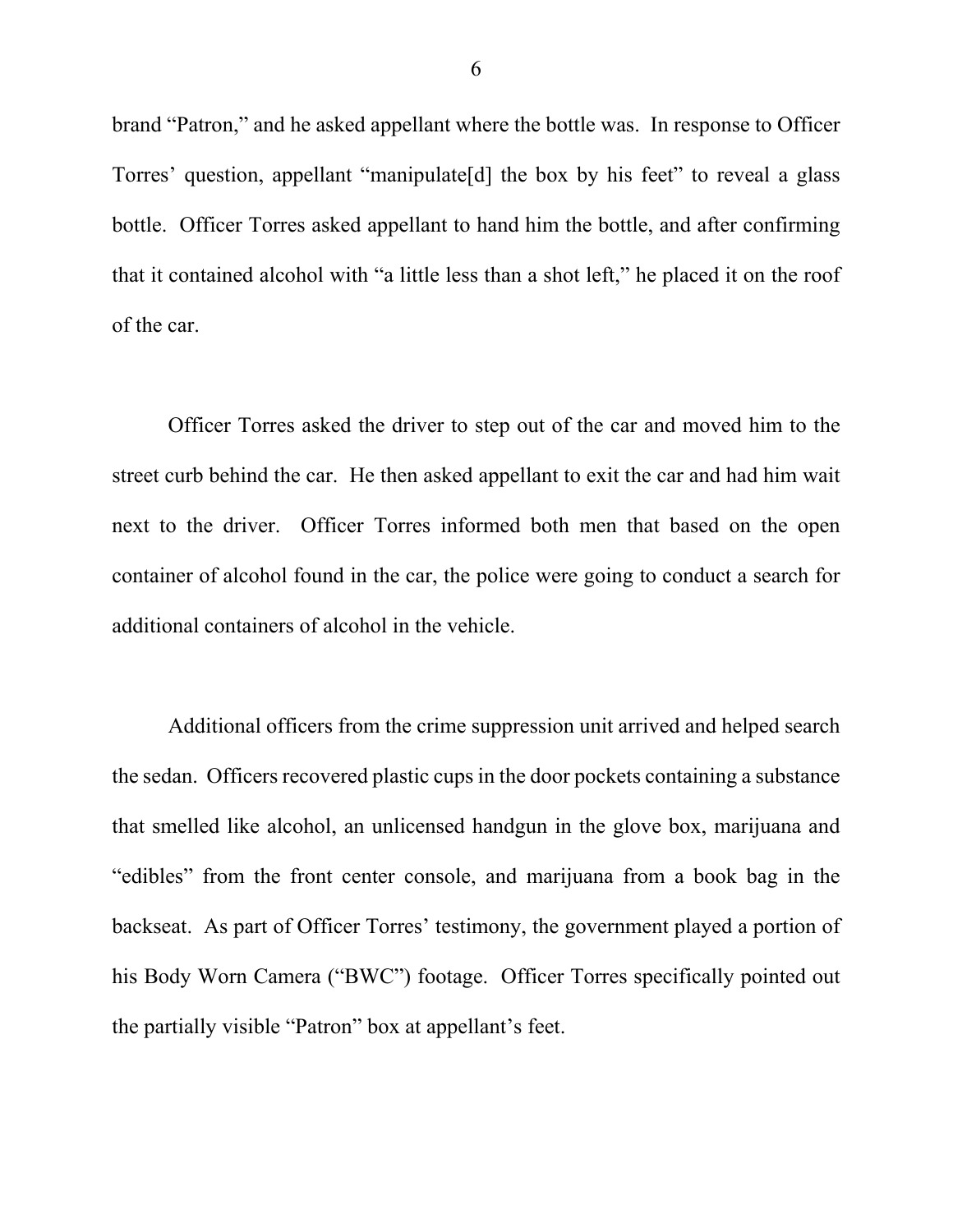## **B. Trial Court's Ruling**

On March 1, 2019, Judge Smith denied appellant's motion to suppress. She credited the testimony of the two officers, and noted that although Officer Mundt "made fairly clear his contempt for, or, at a minimum, a dislike of Park Morton residents," he was "candid, specific and grudgingly willing to concede any contradictions in his testimony and in any reports."

Judge Smith found that Officer Mundt testified credibly that he saw the sedan appellant was riding in twice "swerve" into the painted lines dividing the right-side lane from the left on North Capitol Street. She stated that the word "swerve" is "somewhat of a strong word" for the circumstances, but that Officer Mundt had also used the word "veer" to describe the action of the vehicle touching the dividing lines and then correcting itself. She noted that Officer Mundt was candid that the sedan never actually crossed the dividing line, but that he believed that touching the line was a failure by the driver to maintain his or her lane under 18 D.C.M.R. § 2201.6 (2019). That regulation, Judge Smith noted, requires vehicles to "be driven as nearly as practicable within a single lane and . . . not be moved from that lane until the driver has first ascertained that such movement can be made with safety."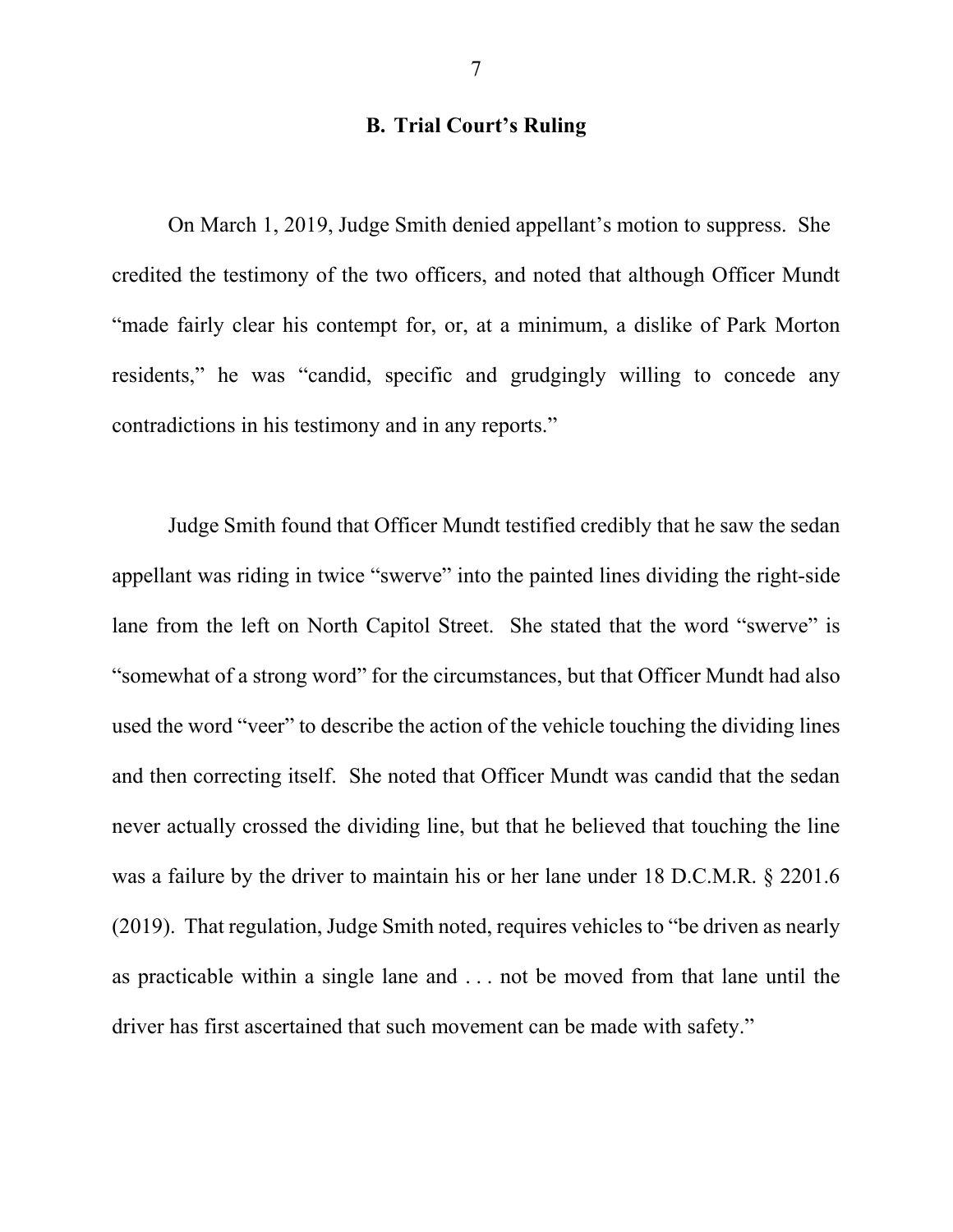Judge Smith found it unnecessary to determine whether simply touching the dividing lines actually violated the regulation or not, because an officer's mistake of law will not invalidate the stop as long as the belief was reasonable. *See Heien v. North Carolina*, 574 U.S. 54, 61 (2014). Judge Smith found that Officer Mundt's belief that touching the line violated the regulation was reasonable even if it was mistaken. She explained that the belief was reasonable because "[w]ithin a single lane could reasonably be interpreted to mean that driving on the line is not within the lane." Judge Smith also noted that even if the car's tires did not actually cross the line, she found it "highly probable" that at least some part of the car, such as the sideview mirrors, did cross the divider and therefore created "a traffic safety issue that is, presumably, the basis for the regulation."

Judge Smith found that even though the traffic infraction was "relatively minor in the scheme of violations" and was potentially even pretextual, the stop was valid because an individual officer's subjective motivations for initiating a stop are irrelevant. *See Whren v. United States*, 517 U.S. 806, 813 (1996). She further found that the officers had a sufficient reason to "step[] both [appellant] and the driver out of the car" because the driver failed to produce his driver's license and because appellant smelled like marijuana and had ashes on his pants. Accordingly, Judge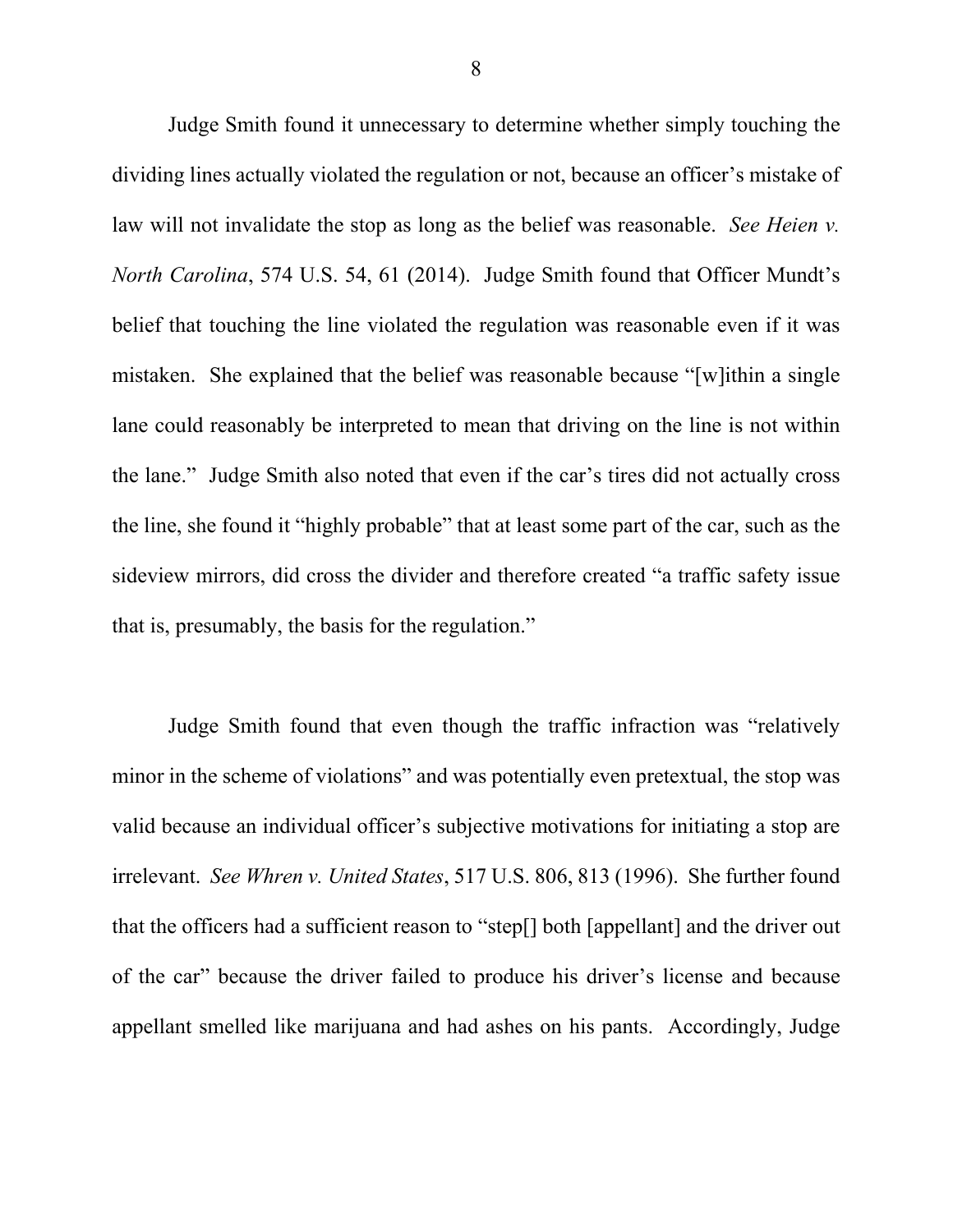Smith ruled that the subsequent search was valid and denied appellant's motion to suppress the physical evidence obtained from it.

Following the trial court's denial of his motion to suppress, appellant agreed to a stipulated trial that incorporated the officers' testimony and BWC footage. Appellant also stipulated to the following facts: MPD Officer Heather Shea responded to the scene of the car's stop and found a black and silver handgun in the glovebox. D.C. Department of Forensic Services chemist Dia Ryan also responded to the scene of the traffic stop and assisted with recovering the black and silver .40 caliber handgun with serial number SCU57831. Ms. Ryan also recovered a .40 caliber firearm with a 15-round capacity magazine, and swabbed the firearm and the magazine for DNA. DFS chemist Stephanie Hickey tested the DNA and "concluded that there was extremely strong support" to show that appellant's DNA profile was included in the mixture tested. Appellant was not licensed to carry a firearm, and he had previously been convicted of an offense carrying a possible punishment of more than one year in prison. Judge Smith found that appellant was "freely and voluntarily" entering into the stipulations and waiving his right to a jury trial. She then found appellant guilty of all six charges in the indictment. Appellant timely appealed the denial of his motion to suppress.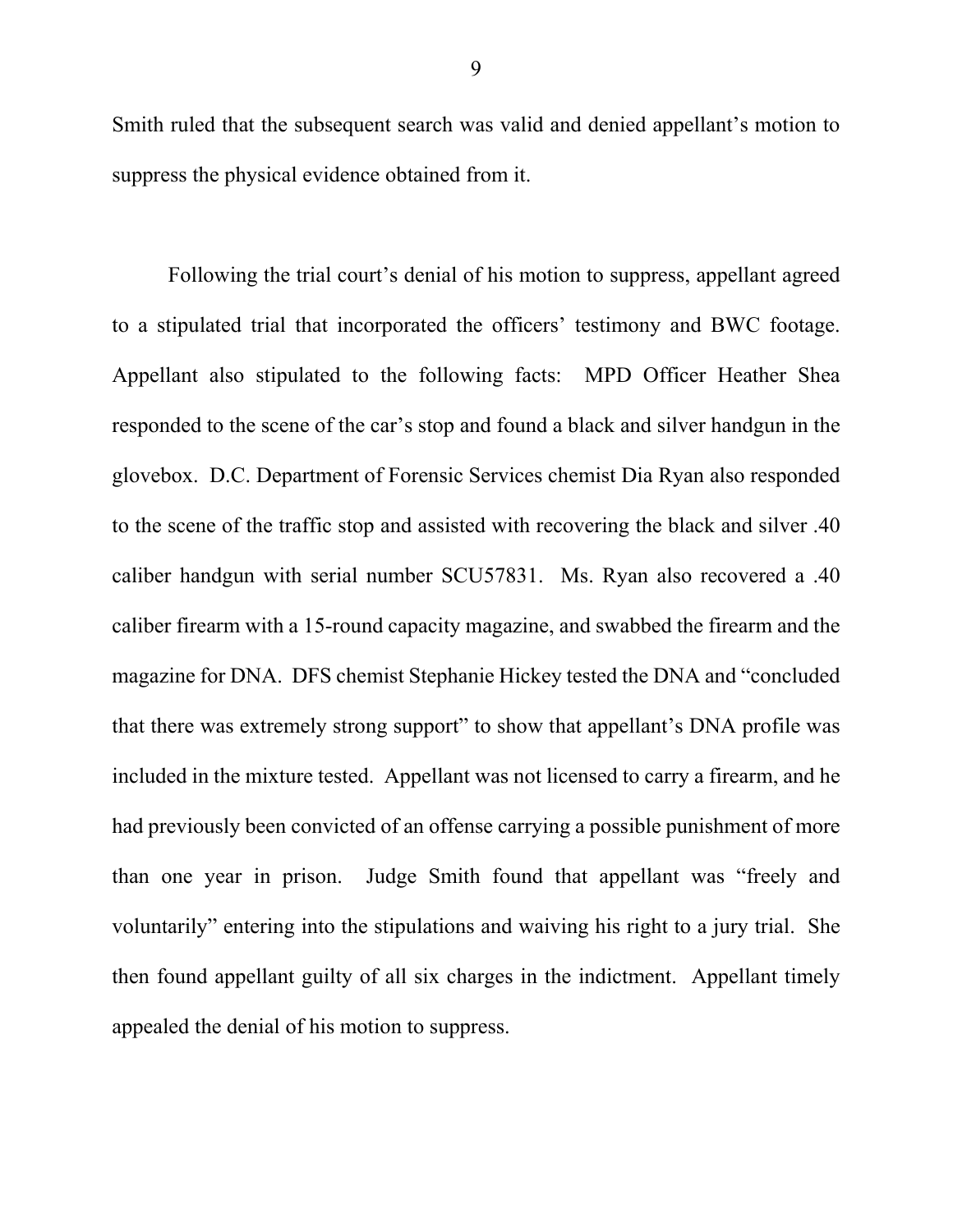### **II. Analysis**

"Our review of a trial court's ruling on a motion to suppress is narrow in scope, *Womack v. United States*, 673 A.2d 603, 607 (D.C.1996), limited to ensuring that the trial court had a substantial basis for concluding that no constitutional violation occurred." *Zanders v. United States*, 75 A.3d 244, 247 (D.C. 2013) (internal quotation marks, brackets, and citation omitted). "We view the evidence and all reasonable inferences therefrom in favor of sustaining the trial court's ruling." *Ramsey v. United States*, 73 A.3d 138, 142-43 (D.C. 2013) (internal ellipses and quotation marks omitted). We review the trial court's legal conclusions de novo, "but the trial court's factual findings are left alone unless they are clearly erroneous." *Zanders*, 75 A.3d at 247.

### **A. Appellant's Fourth Amendment Claim**

Appellant's first argument is that the police violated his Fourth Amendment right to be free from unreasonable seizures when they stopped the vehicle he was traveling in. Specifically, appellant contends that the officers did not have reasonable suspicion of a traffic violation when the car in which appellant was traveling twice touched the lines dividing one lane from another.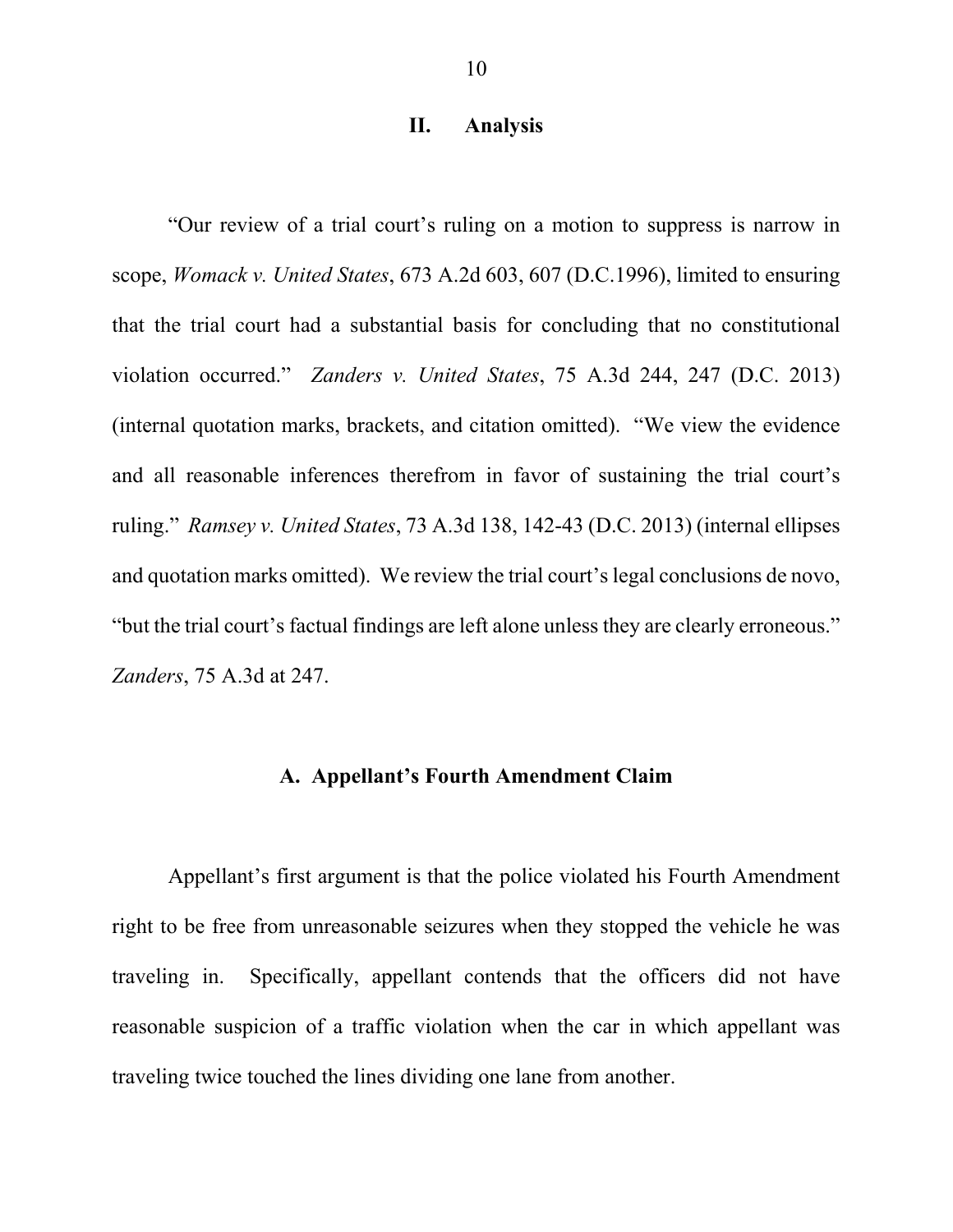In this case, Officer Mundt waited to initiate a traffic stop until he saw the vehicle in which appellant was a passenger twice "veer" on top of the painted, dashed lines separating one lane from another. 18 D.C.M.R § 2201.6 provides:

> Whenever any roadway has been divided into two (2) or more clearly marked lanes for traffic, the following rules, in addition to all other rules consistent with this subtitle shall apply: (a) A vehicle shall be driven as nearly as practicable *entirely* within a single lane and shall not be moved from that lane until the driver has first ascertained that such movement can be made with safety.

(Emphasis added.) The regulation does not define what it means to stay "within a single lane," and there appears to be no case law from this jurisdiction interpreting the requirement. Appellant argues that Officer Mundt possessed "a mistaken understanding of the scope of a legal prohibition" in believing that touching, but not crossing, the painted line dividing two lanes violates 18 D.C.M.R. § 2201.6. Courts in other jurisdictions, when interpreting similar regulations, have reached divergent results about whether driving on top of but not crossing the painted white line constitutes a violation. We agree with those courts that have found it to be a violation.4

<sup>4</sup> *See, e.g.*, *United States v. Williams*, 945 F. Supp. 2d 665, 671-72 (E.D. Va. 2013), in which the court ruled that "a driver who drives his vehicle on the boundary lines violates" the Virginia statute requiring that vehicles be driven "as nearly as practicable entirely within a single lane," "regardless of whether the driver actually crosses over the boundary lines." *See also United States v. Bassols*, 775 F. Supp. 2d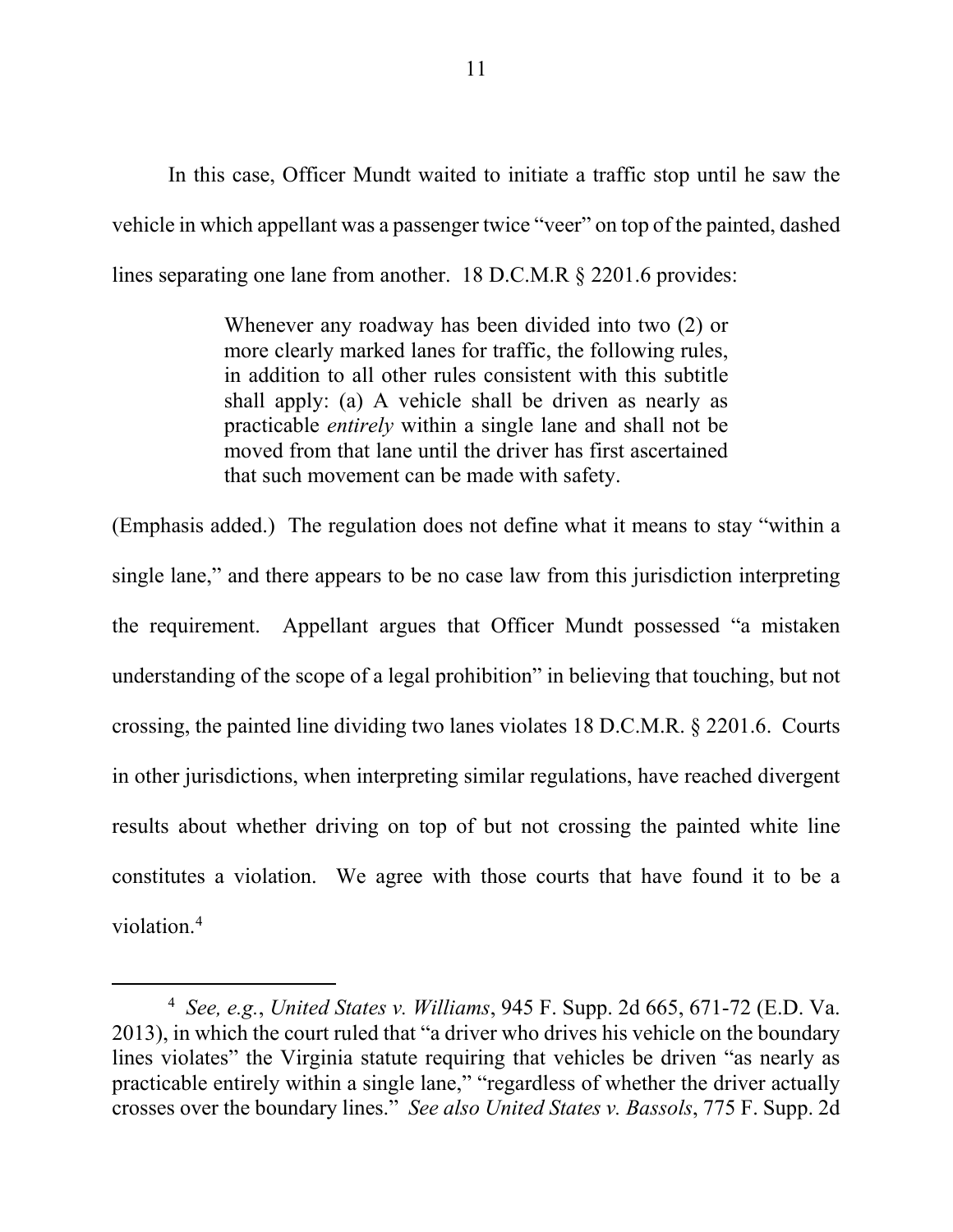"Statutory interpretation is a holistic endeavor, and, at a minimum, must account for a statute's full text, language as well as punctuation, structure and *subject matter*." *Baltimore v. District of Columbia*, 10 A.3d 1141, 1146 (D.C. 2011) (emphasis added) (internal quotation marks and citation omitted). With those considerations in mind, and reading the District's provision in the context of the purpose and subject matter of the D.C.M.R. traffic regulations as a whole, we are satisfied that the analyses of the *Williams* and *Bassols* courts are correct.

First, as the court in *Williams* observed, "the Ninth Circuit in *Colin* began its analysis of the issue by noting that neither the California statute nor state case law defines 'drive as nearly as practical entirely within a single lane.'" *Williams*, 945 F. Supp. 2d at 673 n.5; *see also Colin*, 314 F.3d at 443. In contrast, as in *Williams*, the D.C.M.R. provides relevant definitions which guide our interpretation. 18 D.C.M.R. § 2201.6 requires a vehicle to "be driven as nearly as practicable entirely within a

<sup>1293, 1301 (</sup>D.N.M. 2011) (*see infra*). *Compare United States v. Colin*, 314 F.3d 439, 444-45 (9th Cir. 2002), holding that a vehicle observed drifting onto the solid white fog line on the far side of the right lane of a highway and traveling along the fog line for approximately ten seconds, and thereafter drifting to the left side of the left lane where its left wheels traveled along the solid yellow line for approximately ten seconds, did not violate §21658(a) of the California Vehicle Code, which required that a vehicle be driven "as nearly as practical entirely within a single lane" and "not be moved from the lane until such movement can be made with reasonable safety."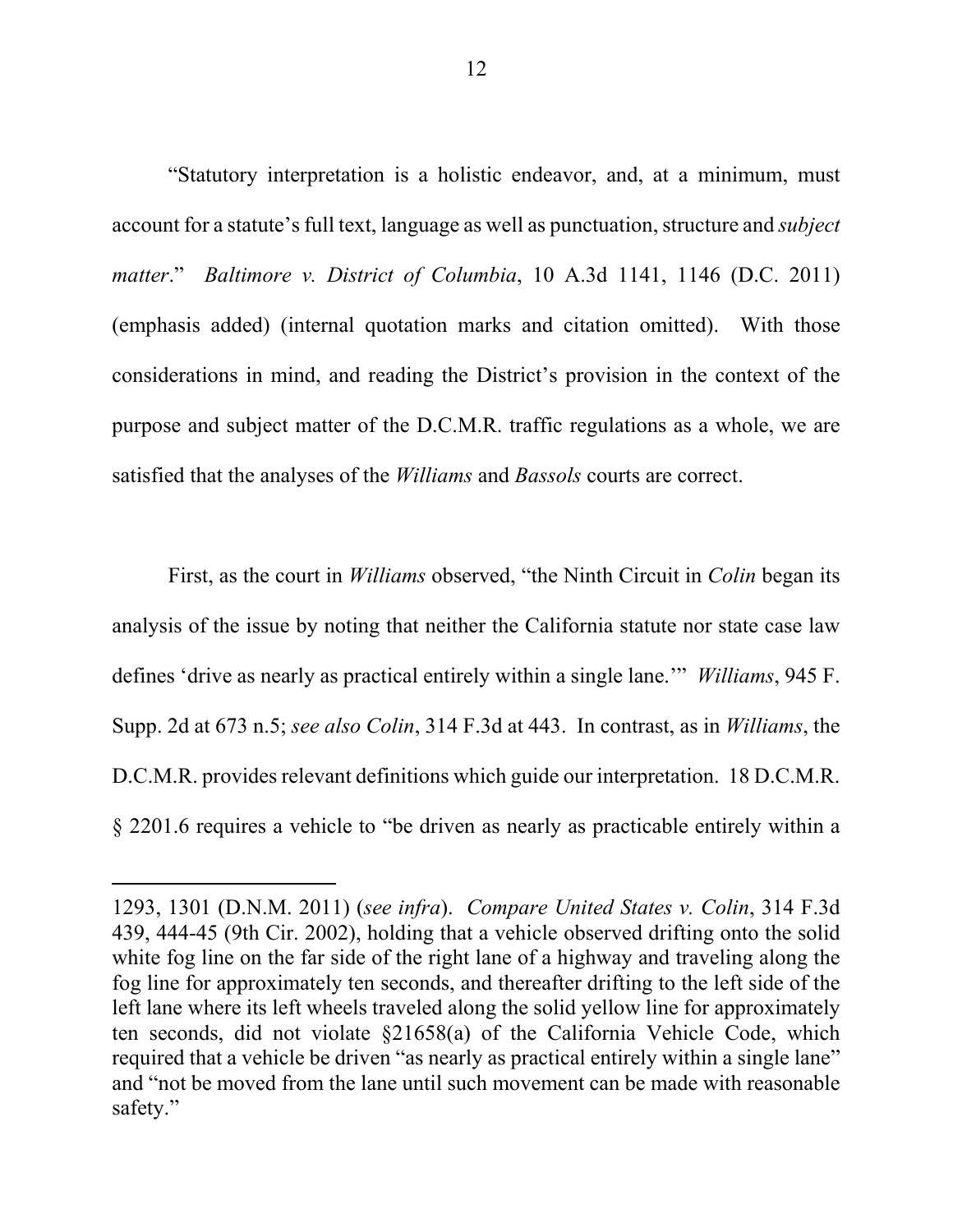single lane" whenever upon a "roadway" that has been divided into lanes. Under 18 D.C.M.R. § 9901.1, a roadway is "that portion of a highway which is improved, designed, or ordinarily used for vehicular travel." A highway is defined as "the entire width between the boundary lines of every publicly maintained way." *Id.*

After considering identically worded definitions under Virginia law, the court in *Williams* concluded that, because "a lane of travel by definition constitutes the area *between* the boundary lines . . . on each side of the lane" as per the definition of a highway, driving on top of the line violates the statute "regardless of whether the driver actually crosses over the boundary lines." *Williams*, 945 F. Supp. 2d at 672 (emphasis in original).

Finally, in resolving this issue in favor of appellee here, we find most compelling the reasoning of the District Court in *United States v. Bassols*. There, the Court expressly declined to follow the Ninth Circuit's interpretation in *Colin*, noting that it would "lead[] to an absurd result" if the statute was interpreted to allow for touching the line, because it would mean that "two vehicles could legally occupy the same physical space at the same time despite the fact that the vehicles would collide," clearly contrary to the safety purposes of the statute. *Id.* at 1300-01. Moreover,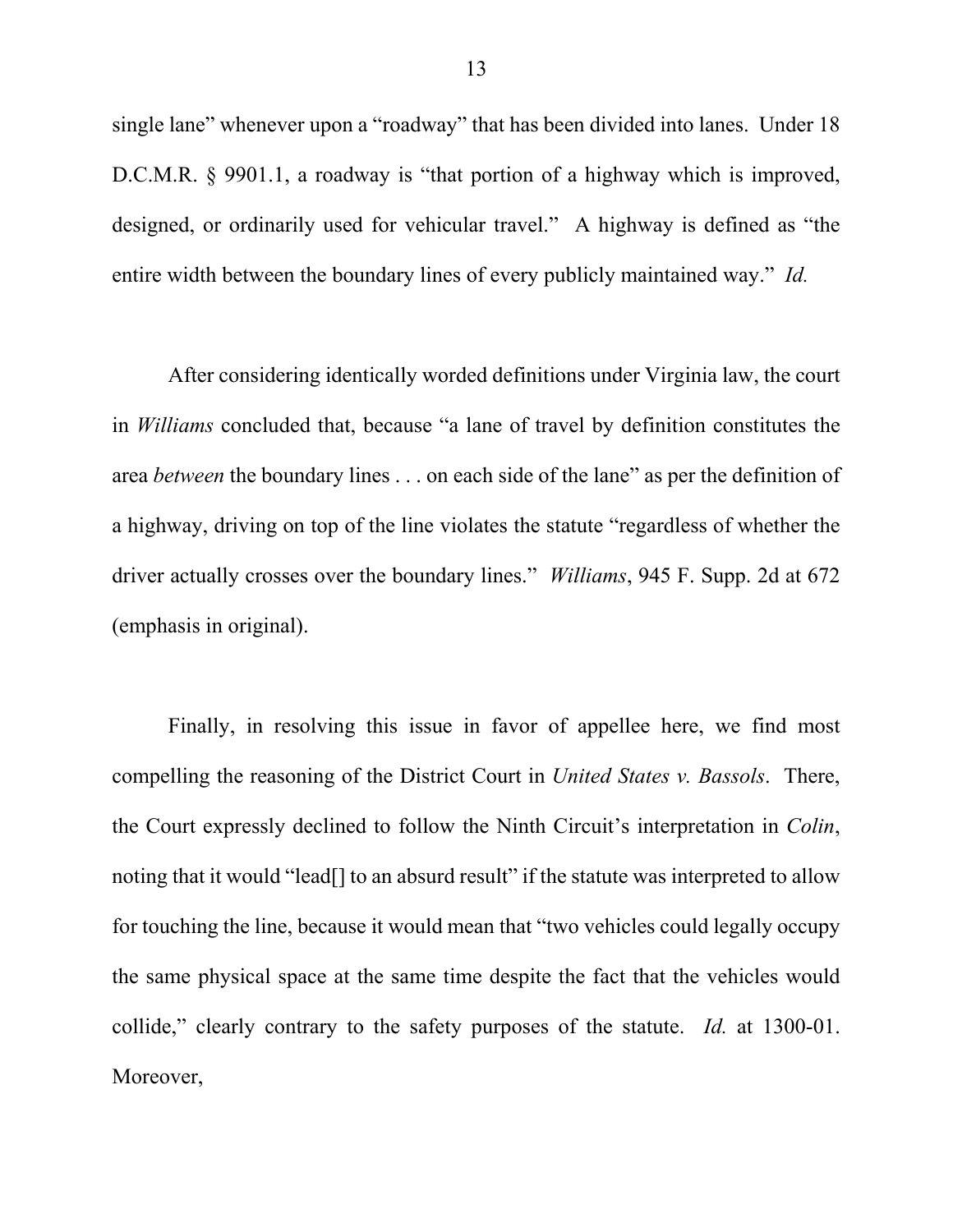a vehicle that is driving with its tire on a lane marker even poses a risk to other vehicles that are not also driving on, but are close to, the lane marker. Thus, the only way to construe [the statute] without reaching a result that permits two vehicles to occupy the same physical space is to conclude that the "single lane" contemplated by [the legislature] encompasses only that portion of the roadway that is between the lines of stripes that demarcate the "single lane." Because the lane ends at the point that the lane marker begins, a driver who drives on a lane marker has necessarily failed to drive entirely within a single lane.

*Id.* at 1301.<sup>5</sup>

In sum, the relevant definitions in the D.C.M.R. and the practical and safety concerns that would result from a different interpretation, persuade us that driving on the dividing line, even if not crossing it, is a violation of 18 D.C.M.R. § 2201.6. Accordingly, Officer Mundt's stop of the sedan was reasonable, and no constitutional violation occurred.

#### **B. Appellant's Fifth Amendment Claim**

<sup>&</sup>lt;sup>5</sup> This case, of course, does not involve a vehicle being operated where the line encroached upon separates a lane of travel from the road's edge or shoulder, sometimes called a "fog line." *See State v. Turner*, 170 N.E.3d 842 (Ohio 2020). Nor does it involve a vehicle encroaching on the line closest to its lane of travel where a double line separates it from another lane. We do not purport to opine upon those scenarios, which are not presented here.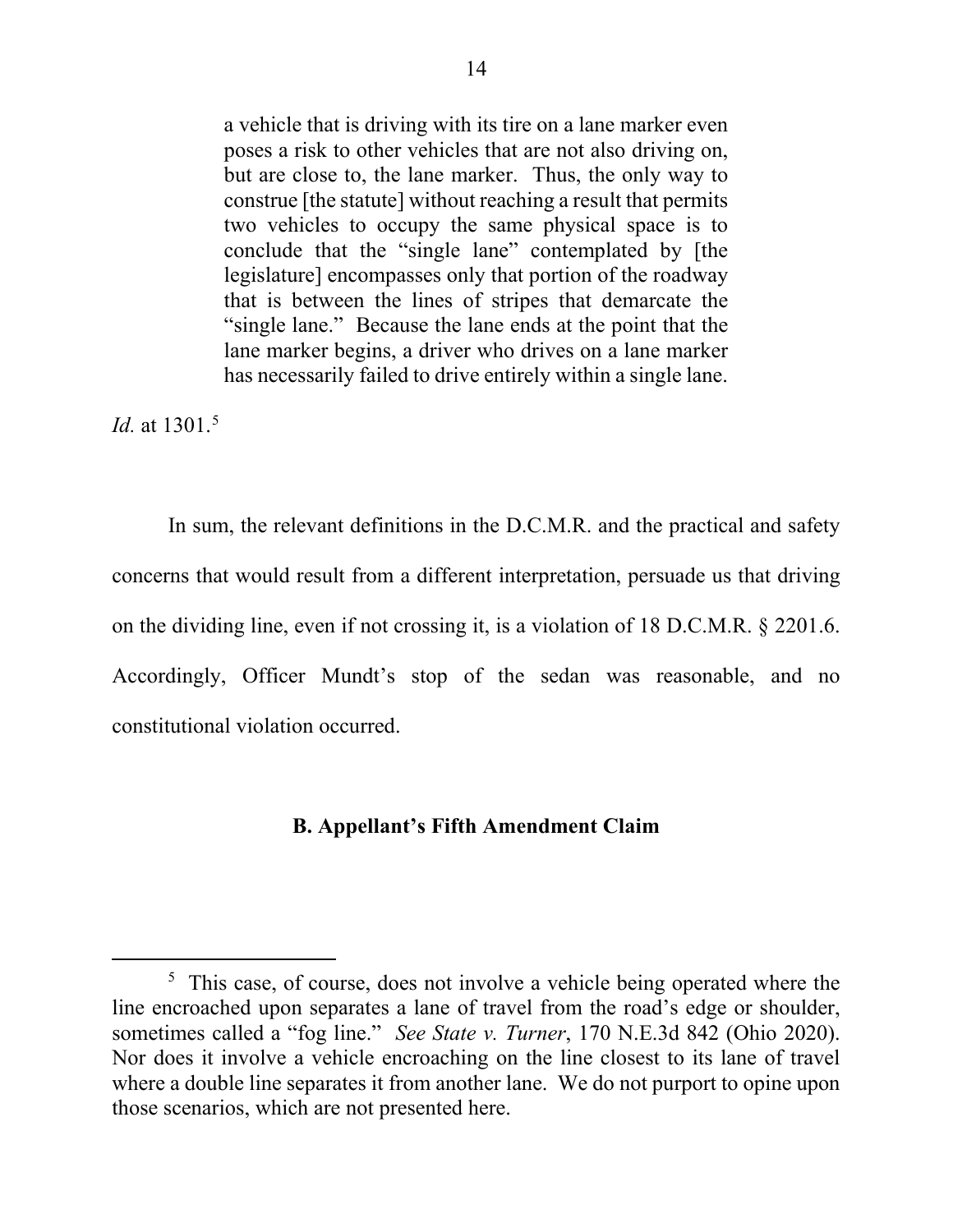Appellant also argues that Officer Torres violated his Fifth Amendment rights when he asked appellant where the "Patron" bottle was. Appellant failed to raise his Fifth Amendment claim in his pre-trial motion to suppress, first raising the issue orally at the suppression hearing. Judge Smith did not rule on the issue, and appellant failed to seek a ruling.

"A party who neglects to seek a ruling on his motion fails to preserve the issue for appeal." *Carter v. District of Columbia*, 980 A.2d 1217, 1226 (D.C. 2009) (quoting *Thorne v. United States*, 582 A.2d 964, 965 (D.C. 1990)). As appellant failed to preserve this claim, we review it only for plain error. *Howerton v. United States*, 964 A.2d 1282, 1286 (D.C. 2009). The "plain error" standard requires that appellant demonstrate that there was "(1) error, (2) that is plain, (3) that affects substantial rights, and (4) that seriously affects the fairness, integrity or public reputation of judicial proceedings." *Jones v. United States*, 124 A.3d 127, 129 (D.C. 2015) (citation omitted).

The Fifth Amendment provides that "[n]o person . . . shall be compelled in any criminal case to be a witness against himself." U.S. CONST. AMEND. V. The Supreme Court has interpreted this right to mean that the government may not use any statements made by a criminal defendant during a "custodial interrogation"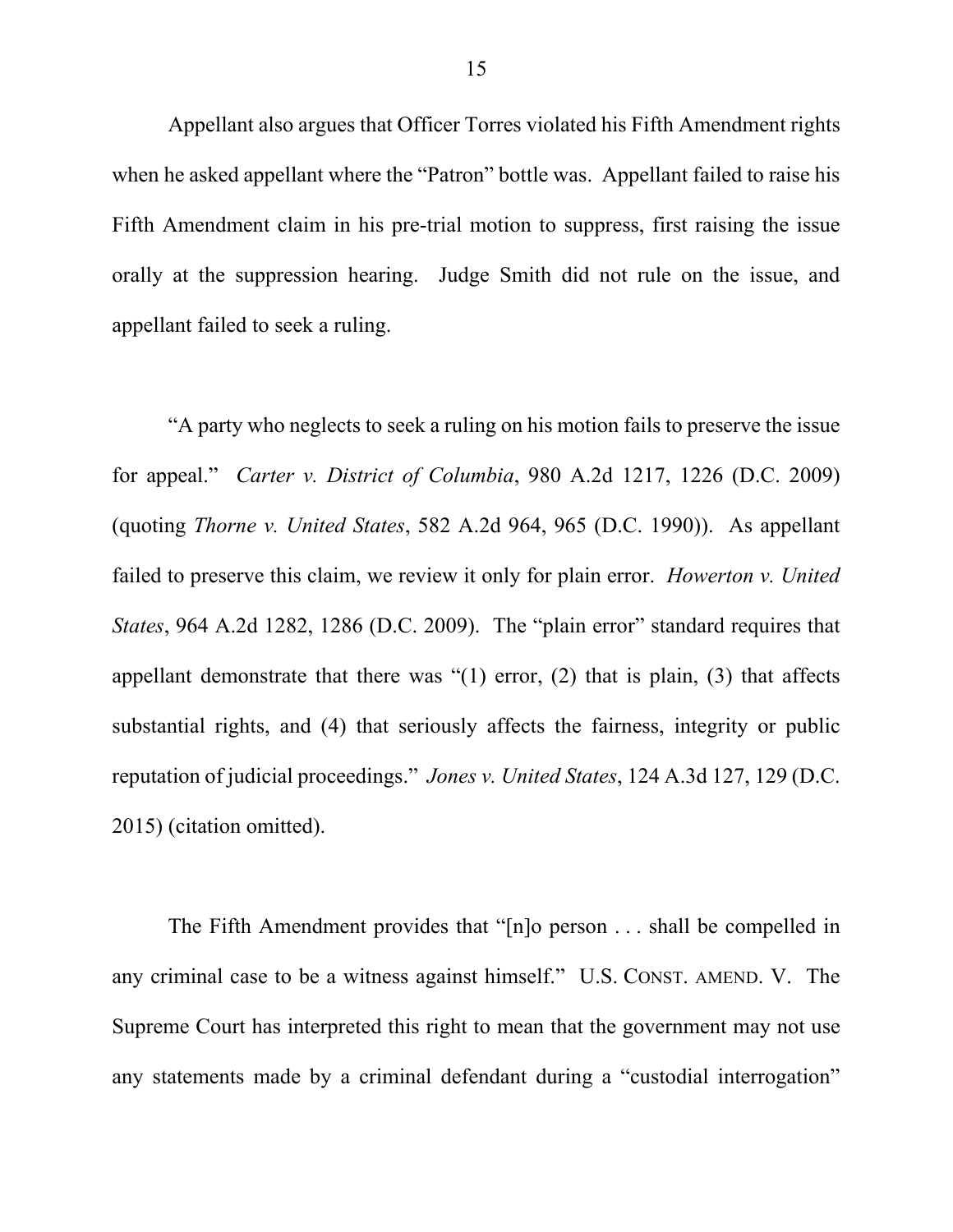without "demonstrat [ing] the use of procedural safeguards effective to secure the privilege against self-incrimination." *Miranda v. Arizona*, 384 U.S. 436, 444 (1966). However, *Miranda* warnings are only required when the defendant is subject to (1) custody, and (2) interrogation. *In re I.J.*, 906 A.2d 249, 255 (D.C. 2006). We have stated that "[c]ustodial interrogation for *Miranda* purposes turns on whether there [is] a formal arrest or restraint on freedom of movement of the degree associated with a formal arrest." *Castellon v. United States*, 864 A.2d 141, 152 (D.C. 2004) (internal quotation marks, brackets, and citations omitted). Therefore, to determine whether appellant's Fifth Amendment rights were violated, the initial question is whether he was in custody for *Miranda* purposes at the time he responded to Officer Torres' question about the "Patron" bottle.

The Supreme Court has explained, and this court has repeatedly affirmed, that individuals are not generally in "custody" for *Miranda* purposes during routine traffic stops. *See, e.g., Berkemer v. McCarty*, 468 U.S. 420, 435-41 (1984) (the roadside questioning of a motorist detained pursuant to a routine traffic stop does not constitute "custodial interrogation" for the purposes of the *Miranda* rule); *Karamychev v. District of Columbia*, 772 A.2d 806, 809 (D.C. 2001) ("[A]n individual who has been temporarily detained for a traffic stop generally is not considered to be 'in custody' for purposes of *Miranda*.").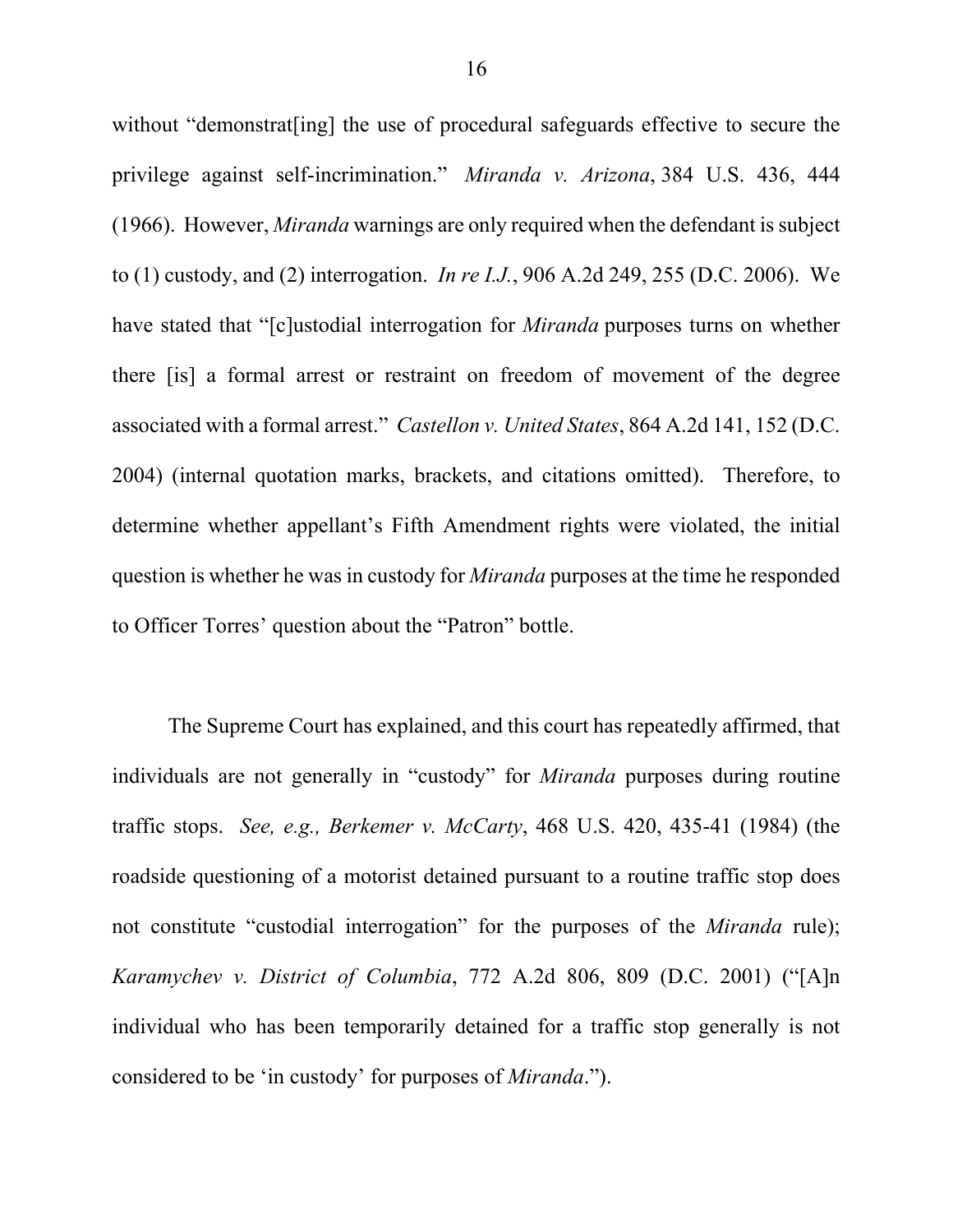However, we have noted that there are exceptions to this general rule. For example, in *White v. United States*, we held that an individual was in *Miranda* custody during a traffic stop when the officers "initiated their encounter with [the defendant] by removing him from his car and immediately placing him in handcuffs." 68 A.3d 271, 279 (D.C. 2013). We noted that "[h]andcuffing does not necessarily transform an investigative detention into an arrest, but it is recognized as a hallmark of a formal arrest." *Id.* (internal quotation marks and citations omitted). In addition to handcuffing, we noted in *White* that the police did not ask for the defendant's license or registration, did not tell him what he had allegedly done wrong, and did not assure him that he was *not* under arrest. *Id.* at 280. Based on the totality of the circumstances, we found that the defendant was in *Miranda* custody because the circumstances would indicate to a reasonable person that this was not "an ordinary traffic stop." *Id.* at 281.

In contrast to *White*, the circumstances here were much closer to a "routine traffic stop" that the Supreme Court has expressly held does not constitute custody for purposes of *Miranda*. When Officer Torres approached appellant in the front passenger seat, he told appellant that it was "no big deal" that he was smoking marijuana, and directed him to listen to Officer Mundt explain why they had initiated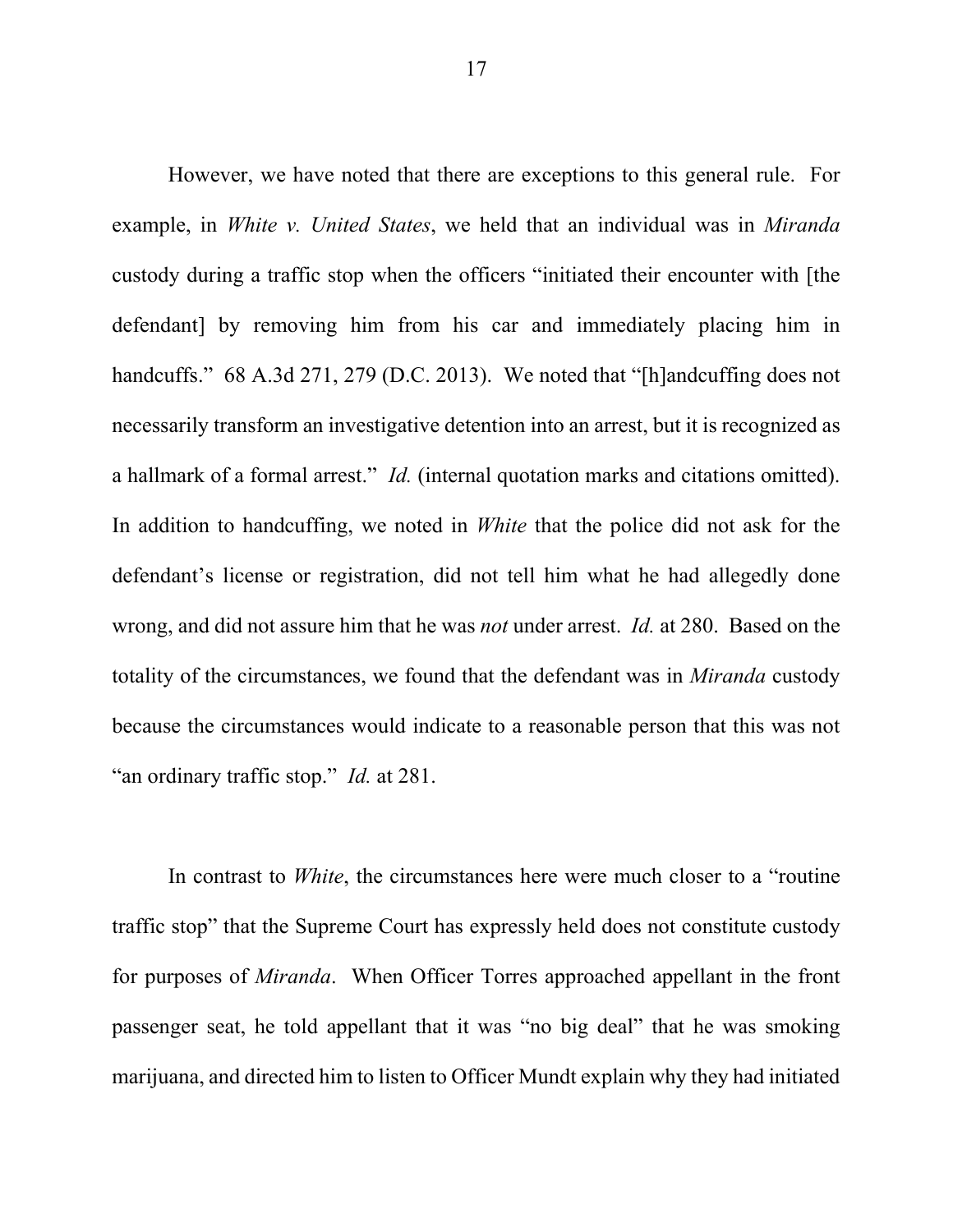the traffic stop. At that point, appellant had reason to believe that the encounter was a routine traffic stop because the police had told them that they stopped the car for a traffic violation. Additionally, Officer Mundt's request that the driver provide his license, registration, and insurance information reinforced the appearance that this was a routine traffic stop. Only seconds later, while appellant was still seated in the car, did Officer Torres notice the "Patron" box and ask appellant about the bottle. Both the fact that Officer Torres asked this question almost immediately after Officer Mundt had requested standard identification documents, and the fact that appellant was still seated in the vehicle, militate against a finding of custody. It takes more than stopping a vehicle for a traffic infraction and asking the occupants a few questions for police action to constitute a "formal arrest" or its functional equivalent.

Because we conclude that appellant was not in *Miranda* custody when Officer Torres asked him about the "Patron" bottle, we need not decide whether the question constituted "interrogation" under the meaning of *Miranda*. We hold that appellant's Fifth Amendment rights were not violated under any standard of review, much less under plain error.

# **III. Conclusion**